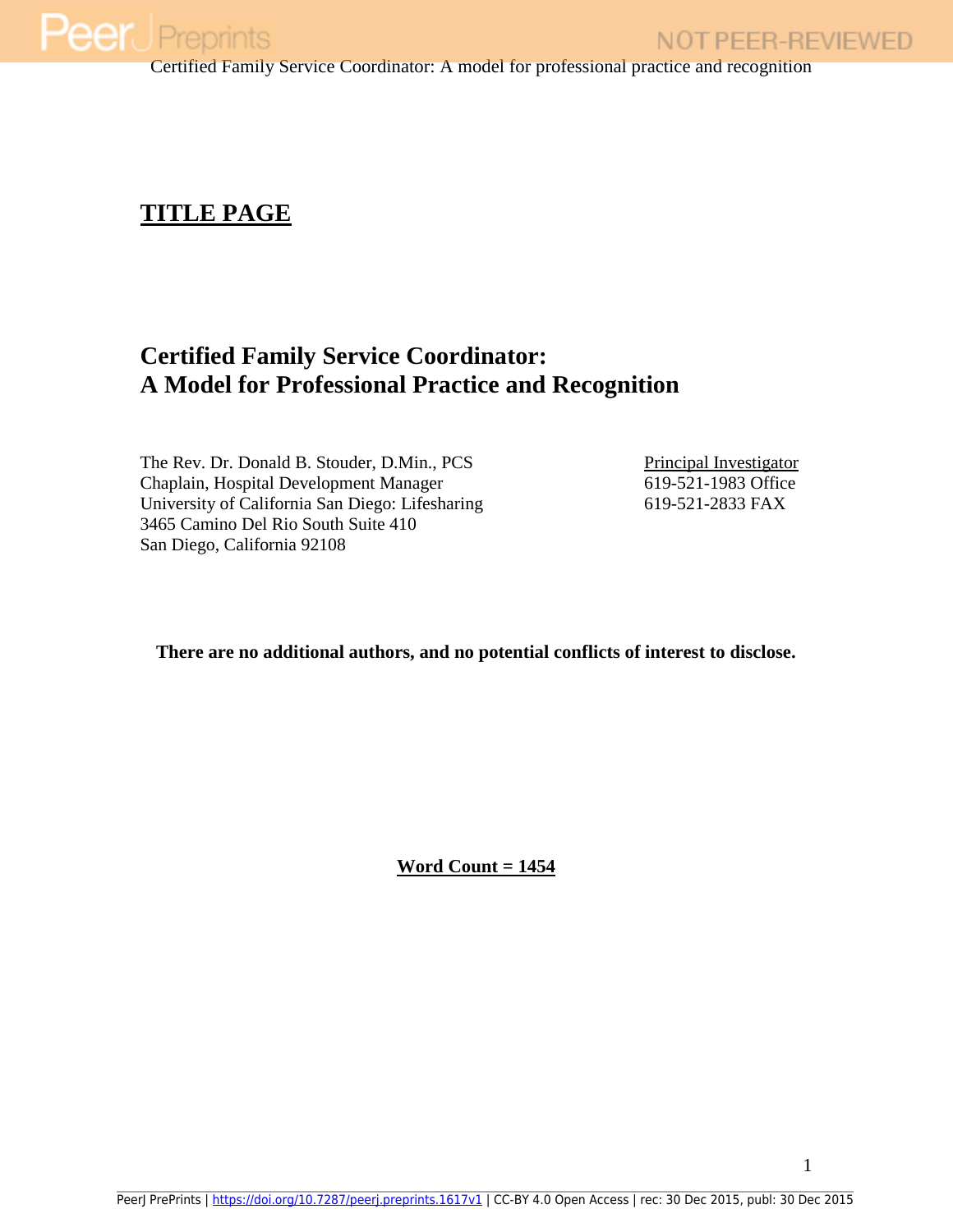## **ABSTRACT PAGE**

## **Certified Family Service Coordinator: A model for professional practice and recognition**

#### **Abstract**

*The use of the Family Service Coordinator is still a relative newcomer to the organ procurement/transplantation field. Since no comprehensive training and recognition program exists, Lifesharing, A Donate Life Organization, decided to develop a Certified Family Service Coordinator program. We defined the goals of the program as 1) to improve the care we provide to our families and increase consent for organ donation; 2) to streamline and standardize our best practices; 3) to learn new skills and improve individual understanding and practice; 4) to share our own wealth of experience; and 5) to provide professional certification and recognition. In addition, given the limitations of time and resources that affect most organ procurement organizations, we wanted to see if a comprehensive training program could be developed using resources that were easily and inexpensively acquired on the Internet.*

KEYWORDS: organ donation, grief and bereavement, counseling, listening skills, training.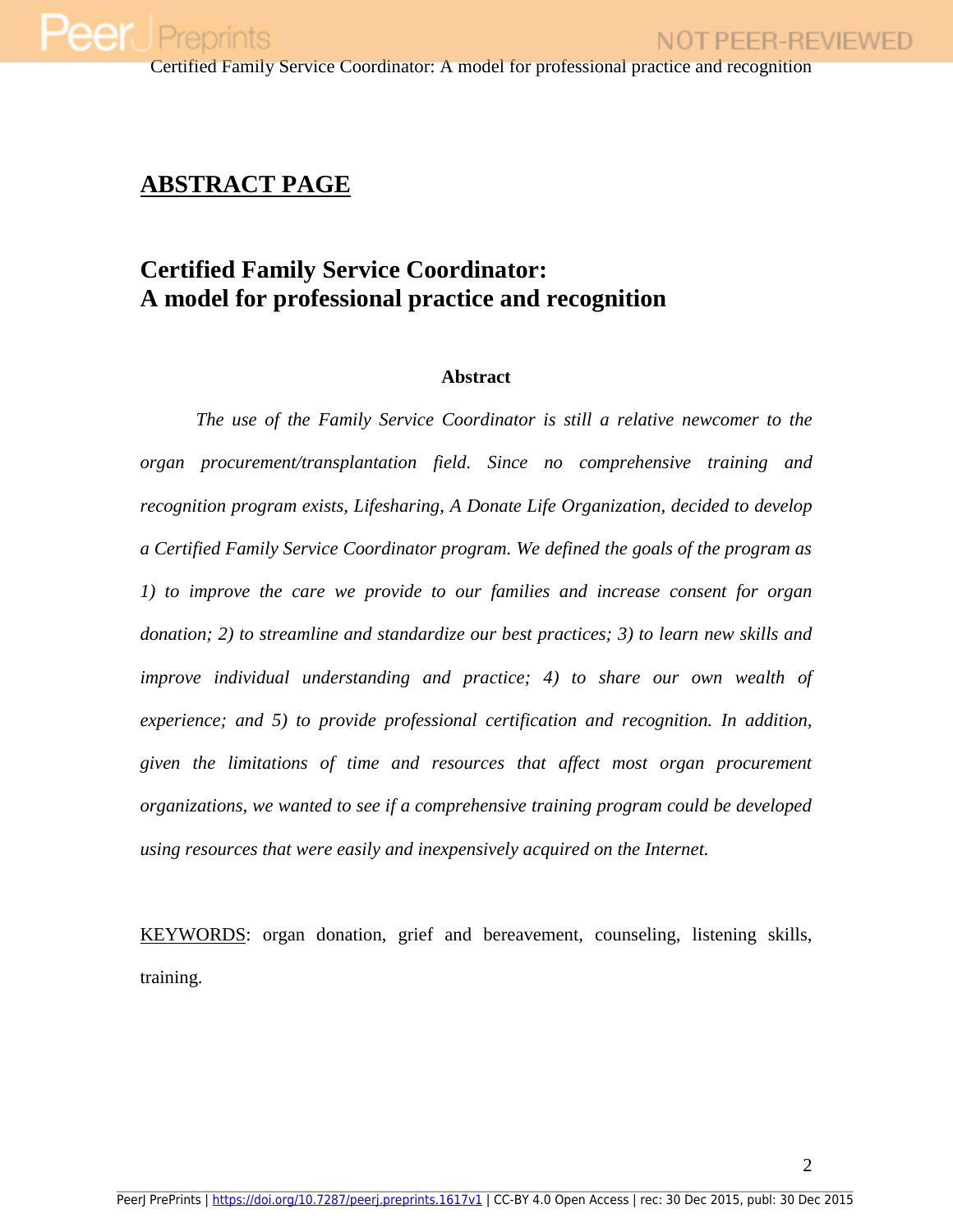**PEER-RE**<br>Certified Family Service Coordinator: A model for professional practice and recognition

#### **Introduction**

This paper discusses the process of creating a training program to better equip helping professionals to work with organ donor families, typically in hospital ICU's and Emergency Departments. Such professionals provide emotional support, referrals to community resources, and explain the option of organ donation to families who have experienced the tragic loss of their loved one.

Like most organ procurement organizations in the United States, Lifesharing (a Donate Life Organization located in San Diego, California) had always used a combination of hospital-based designated requestors (nurses and other hospital staff) as well as their own Organ Procurement Coordinators to approach families for consent for organ donation and provide them with support when required. In 2003, partially in response to the recognition that consent rates were low and donors were not being well managed, the Executive Director decided to implement a family services program in the hope that better care of families would lead to improved outcomes. By that time this had become something of a national trend.

This is a process that has been repeated throughout the organ procurement world since the late nineties, when organ procurement organizations (OPO's) began to recognize the need to have more specialization within the procurement process. One of the first pilot programs, conducted at the Medical University of South Carolina, demonstrated that consent rates could be doubled if trained bereavement professionals were available to assist families, explain brain death and organ donation, and approach for consent (Sade, et al, 2002). Subsequently, the use of such professionals has been recognized nationally as a best practice, with more and more organ procurement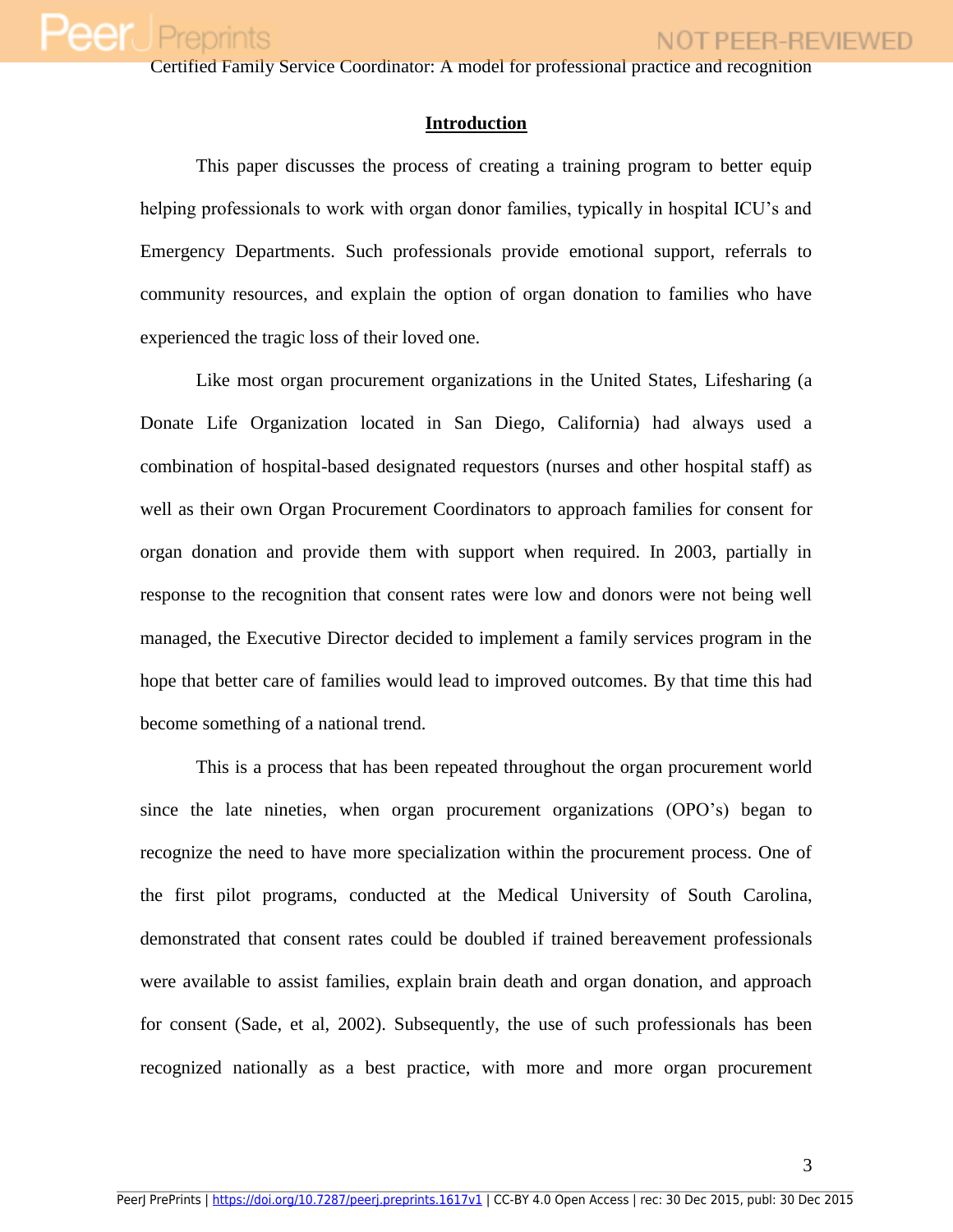#### Certified Family Service Coordinator: A model for professional practice and recognition

**Peer** Preprints

organizations hiring family service staff. Later studies have supported the assumption that well-trained coordinators were associated with a higher consent rate for organ donation (Ebadat, et al. 2014).

While the backgrounds of family service staff vary, many have backgrounds in the helping professions such as social work, chaplaincy, and nursing. Some have worked in health care in other capacities, such as translation. At Lifesharing, we found that our staff of family service professionals not only came from different backgrounds, but also had a variety of ways that they approached their job. We wanted to standardize best practices in order to maintain our consent rate, and we also wanted to give our family service staff a sense of professional identity. Since there is no nationally recognized certification for family services staff in organ and tissue procurement, we decided to create our own.

#### **Significance for Public Health**

In the United States alone, there are currently some 123,000 people on the waiting list for an organ transplant. With only 6000 to 8000 potential organ donor deaths each year, and another 2000 living donors (mostly kidneys), every potential opportunity for increasing consent for organ donation must be pursued. Average organ donor consent rates vary between 60% and 80% nationally depending on the region. Uniform increases in these consent rates can make more organs available for transplant, and decrease deaths while on the organ waiting list.

#### **Process**

We defined the goals of the program as:

1. Improve the care we provide to our donor families.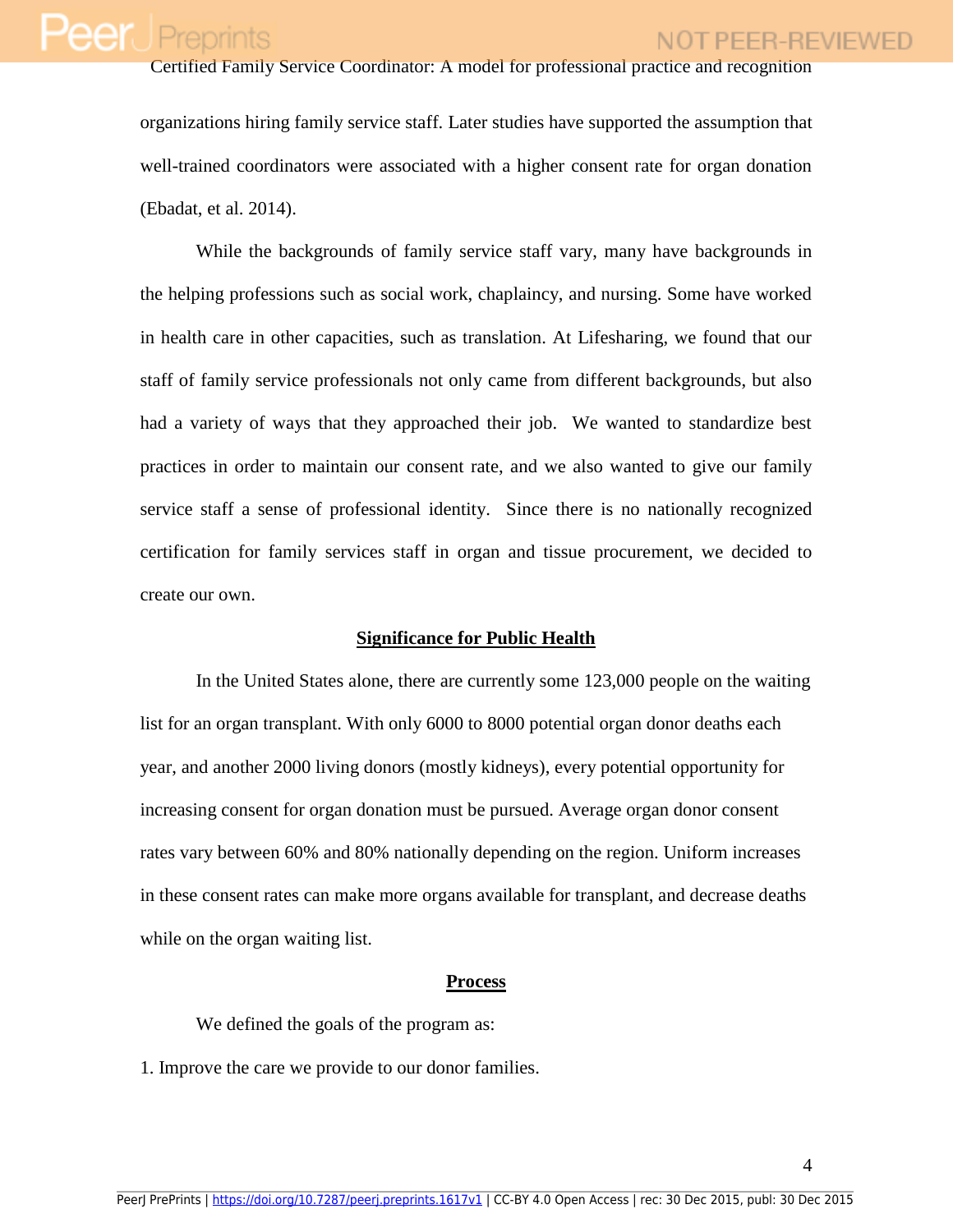Certified Family Service Coordinator: A model for professional practice and recognition

- 2. Streamline and standardize our best practices.
- 3. Learn new skills and improve individual understanding and practice.
- 4. Share our own wealth of experience.
- 5. Provide professional certification and recognition.

In addition, given the limitations of time and resources that affect most organ procurement organizations, we wanted to see if a comprehensive training program could be developed using resources that were easily and inexpensively acquired on the Internet.

After reviewing job descriptions and interviewing family service staff about the nature of their work, seven subjects were defined as "core" areas, around which the entire training program would be built:

- 1. Basic counseling and assessment.
- 2. Grief and bereavement.
- 3. Crisis intervention.
- 4. Organ and tissue consent approach process.
- 5. Bioethics, consent law, and professional ethics.
- 6. Conflict resolution.
- 7. Stress management/caring for caregivers.

In addition, five "secondary" areas were identified, each to be presented by a different senior Organ Procurement Coordinator or other experienced staff. These seven secondary areas were scheduled for thirty minute time slots and were scattered throughout the three day, twenty hour training program as a way to break up the longer sessions:

1. Clinical evaluation of a potential donor/new referral.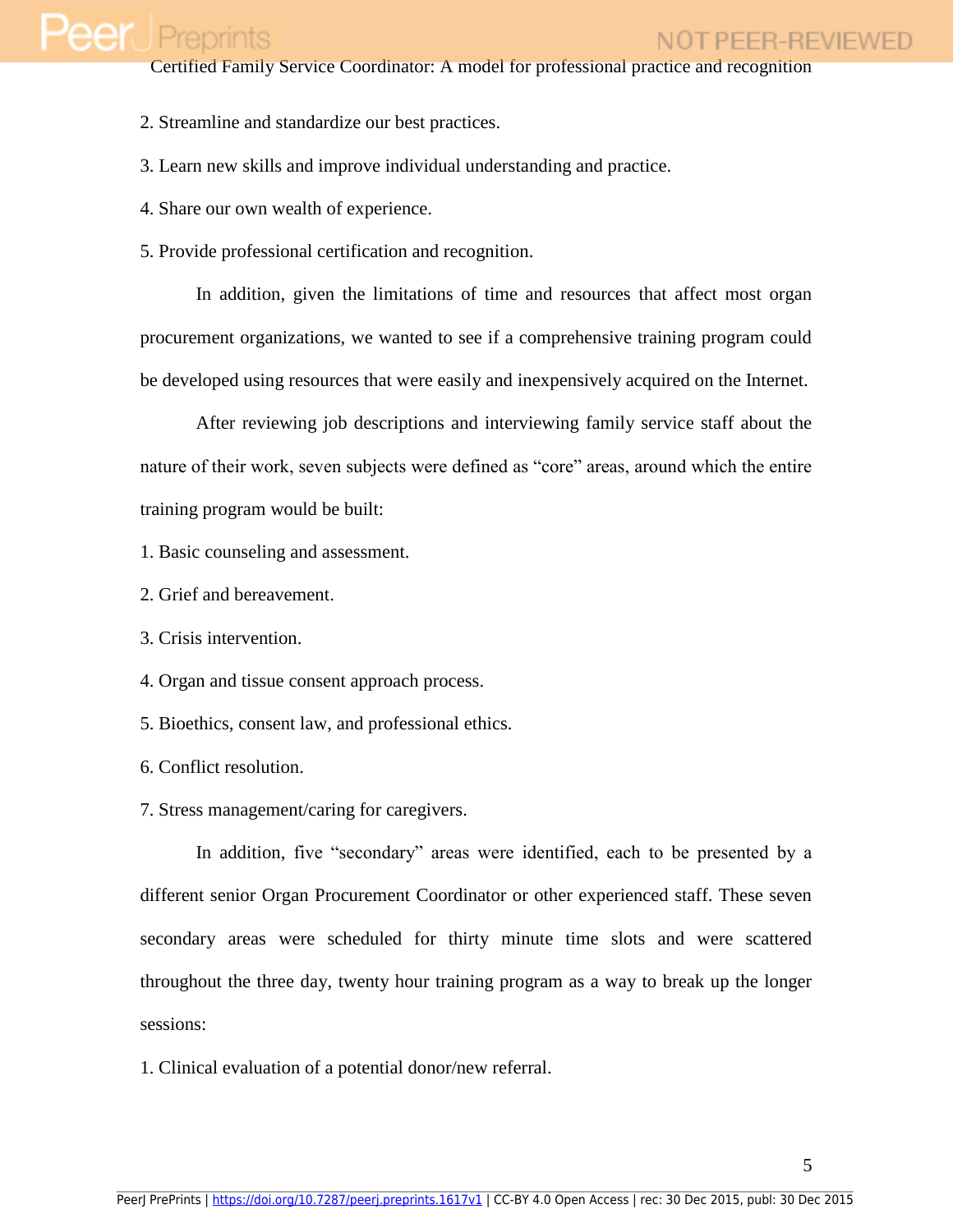- 2. Understanding and working with health care professionals.
- 3. Understanding and explaining Brain Death.
- 4. Organ and tissue allocation in the United States.
- 5. Professional documentation.

In the original design of the course, methods of instruction included lectures/discussions, assigned readings, DVD/video, and group role playing. After reviewing the material, it was thought that it could be taught over a three day period totaling 20 hours of instruction. Intentionally mirroring Certified Organ Procurement Coordinator requirements, candidates for Certified Family Service Coordinator (CFSC) would be required to have one year of relevant experience, complete the 20 hour training, and pass a 55 question comprehensive written examination with a score of 90% or better. Certification would be maintained by the annual completion of a continuing education requirement.

Now that the learning goals were identified, the materials for instruction had to be created. Texts had to be selected, audio-visual aides had to be identified, power point presentations created, hand-outs developed. Was it possible to complete such a large project with limited resources of time and virtually no budget?

Lifesharing staff is encouraged to maintain a folder on a shared corporate server, so they can keep copies of hand-outs or power point presentations they have used in the past. This gave us a very large library of resources from which to create a new project. In addition, Google searches were done using the exact terminology of each of our "core" areas (i.e. we typed in "crisis intervention" or "conflict resolution", etc.) and in each and every case, the search returned literally hundreds of usable resources including power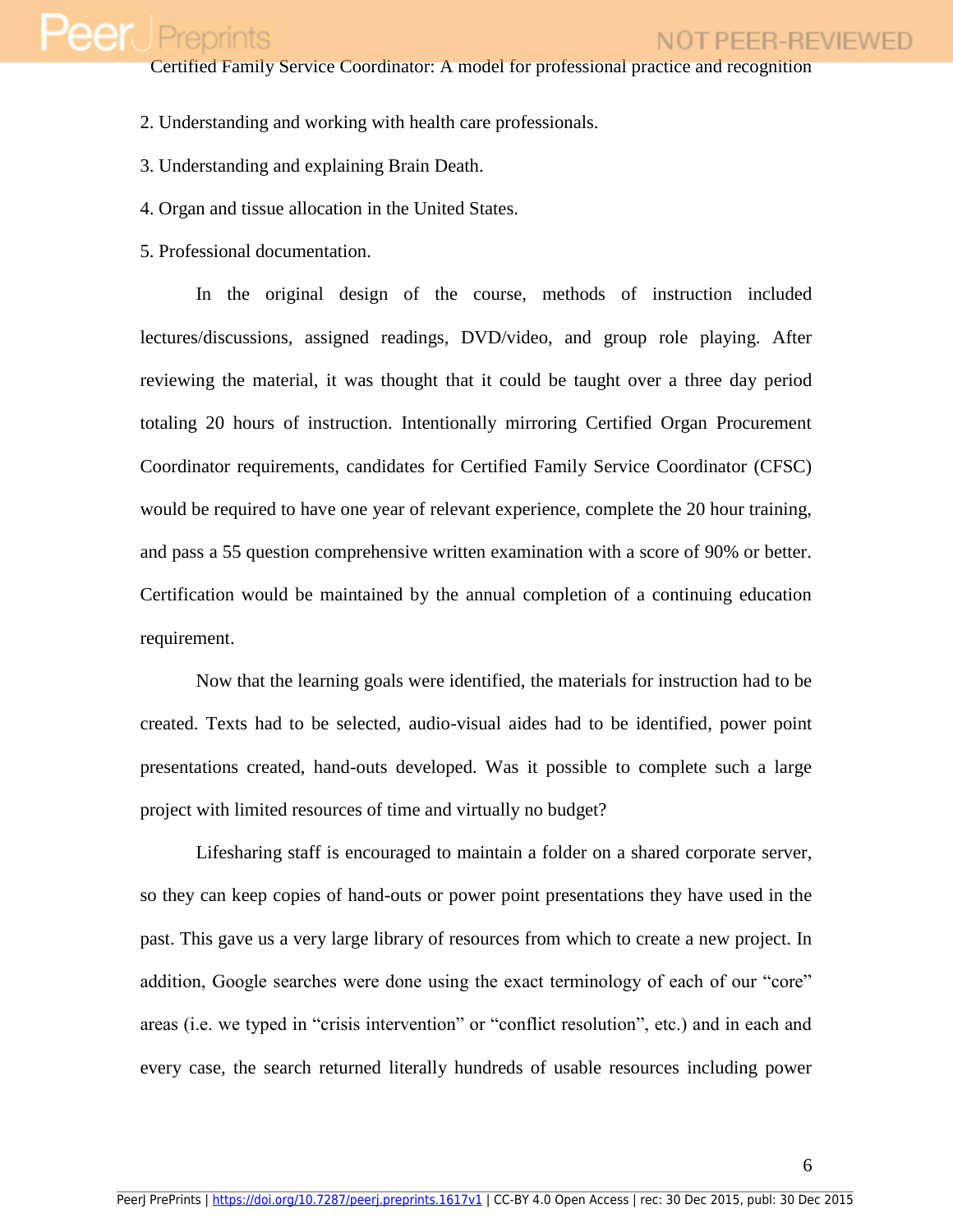## NOT PEER-REVIEWED

# **PEER-RE**<br>Certified Family Service Coordinator: A model for professional practice and recognition

point presentations, hand-outs, and links to organizations and other sources of information. Such resources were downloaded, checked for permission to use and/or copyright, and inserted into our existing power point presentations or placed in a resource notebook for each student. In the end, the design of the entire CFSC training program required no new presentations or handouts, minimal editing of existing power point resources, about 15 to 20 hours of staff time, and a few dollars-worth of photocopying. Everything from course syllabi to the graduation certificates already existed and simply had to be located and made suitable for our use. One person drove the design and course facilitation process, and we didn't even need to have committee meetings.

#### **Conclusion**

Throughout the training, the five participants in our initial "pilot" course were asked to provide written feedback about the structure of the course, what was most helpful, and what was least helpful. This information will be integrated into future CFSC training programs. We hope to offer this training program annually to our own staff, and we look forward to hosting training programs which include staff from other organ procurement organizations as well as participating in a process to implement CFSC training as a best practice nationally.

While "certification" takes place internally, it is our hope that an organization such as the American Board for Transplant Certification develops a certification program similar to what has been presented here.